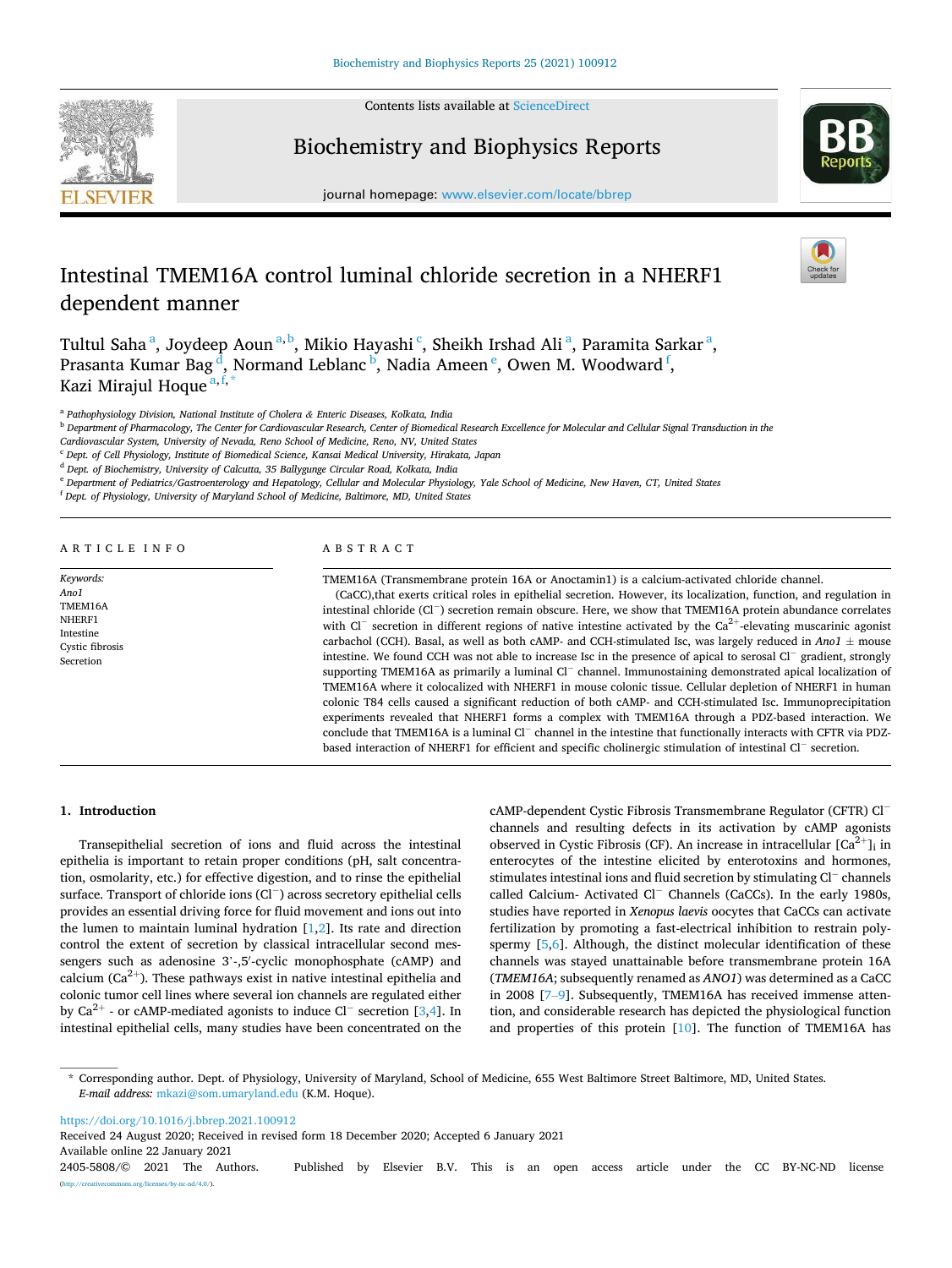remained controversial in the intestinal epithelium. There has been an ambiguity about whether TMEM16A channels are expressed on the apical membranes of enterocytes and contribute to luminal Cl<sup>−</sup> secretion. It is also unclear whether TMEM16A channels can be regulated by the PDZ (PSD-95, Dlg, ZO-1) containing proteins present in the mammalian intestine. The multi-PDZ domain-containing protein NHERF1 (Na+/H+ exchanger regulatory factor 1) is a scaffolding protein that interacts with ezrin through its ezrin/radixin/moesin (ERM) domain, which associates with actin. It has been shown to bind to a list of ion channels, transporters, and receptors [\[11\]](#page-6-0). Previously we have demonstrated that the presence of NHERF1 is essential for basal as well as maximal stimulation of TMEM16A by an increase in intracellular calcium in the murine intestine [[12\]](#page-6-0). In this study, we focused on determining the expression and function of TMEM16A in mouse intestine and its possible association with NHERF1. Our data suggest that NHERF1 may mediate the coupling of TMEM16A to CFTR at the apical membrane for efficient and specific cholinergic stimulation of intestinal Cl<sup>−</sup> secretion.

#### **2. Materials and methods**

#### *2.1. Animal and tissue preparation*

Six to eight weeks old C57BL/6 male mice were used. Experiments were approved by the Institutional Animal Ethics Committee of NICED, Kolkata, India [no.NICED/CPCSEA/AW/(225)/IAECMH/3]. *Ano1* ± heterozygous mice, developed by Jason R.

Rock were made available to us as a gift by Dr. Sean Ward, University of Nevada, Reno School

of Medicine [[13\]](#page-6-0). Mouse intestinal tissue was removed by sharp dissection after euthanasia and

sero-musculature stripping done as described previously [\[14,15](#page-6-0)].

#### *2.2. Measurement of transepithelial short circuit current (Isc)*

Sections of intestinal tissues; wild type T84 cells (T84WT) and NHERF1 knock down (NHERF1KD) T84 cells grown as confluent monolayers on 12-mm Snapwell inserts were mounted in Ussing chamber to measure short circuit current (Isc)  $[3,16]$  $[3,16]$  $[3,16]$  $[3,16]$ . Both mucosal (apical) and serosal (basolateral) sides were bathed with Ringer's solution, which contained (in mM): 140 NaCl, 5 KCl, 1 MgCl2, 2CaCl2, 10 Glucose and 10 HEPES adjusted to pH 7.4  $[16,17]$  $[16,17]$ . To examine basolateral Isc, a Cl<sup>−</sup> gradient in the apical to basolateral direction was imposed. The solution contained (mM): Basolateral – 140 Na<sup>+</sup>, 5 K<sup>+</sup>, 2 Ca<sup>2+</sup>, 1 Mg<sup>2+</sup>, 6 Cl<sup>-</sup>, 145 gluconate and apical  $-140$  Na<sup>+</sup>, 5 K<sup>+</sup>, 1 Ca<sup>2+</sup>, 1<br>Mg<sup>2+</sup>, 149 Cl<sup>-</sup>, 0 gluconate. Carbachol (CCH) and forskolin(FSK) were purchased from SIGMA, and MONNA inhibitor was purchased from Tocris Bioscience.

#### *2.3. Immunoblot analysis*

Total lysates were prepared and samples were separated in 8% SDS-PAGE and transferred to Nitrocellulose membrane (0.45 μm, Bio Rad) [[16\]](#page-6-0). After incubation with primary antibodies(rabbit *anti*-TMEM16A, Novus biological #NBP2-29662; rabbit *anti*-NHERF1, Abcam #ab5199; rabbit anti-beta actin, Cell signaling Technology#4967),membranes were washed and incubated with alkaline phosphatase conjugated secondary antibody (goat anti-rabbit IgG, BioRad).The membranes were incubated with BCIP-NBT for the detection of target protein.

#### *2.4. Immunofluorescence labeling*

Mouse intestinal tissue sections were fixed in 3% paraformaldehyde prior to paraffin embedding [\[16,17](#page-6-0)].Thereafter, sections were incubated with rabbit *anti*-TMEM16A (Novus biological, #NBP2-29662) and mouse *anti*-NHERF1(Santa Cruz Biotechnology, #sc-271552) antibody overnight at 4 ◦C followed by exposure to goat anti-rabbit- IgG Alexa Fluor 488 or goat anti-mouse-IgG Alexa fluor 680 secondary antibody (Invitrogen; 1:500) for 1h at room temperature. Mouse tissue images were obtained using an Olympus FluoView FV1000 laser scanning confocal microscope.

#### *2.5. Cell culture, plasmid constructs and transfection*

T84WT cells were maintained in Dulbecco's modified Eagle's medium (DMEM) and Ham's F-12 (Cell Clone) medium supplemented with 10% fetal bovine serum(FBS, Cell Clone), 100 units/ml penicillin, and 100 μg/ml streptomycin.NHERF1 shRNA (TRCN0000043736) was purchased from Sigma-Aldrich. Lentivirus generation was performed as described previously [\[3\]](#page-6-0). HEK293T, Caco2, HT29 cells were maintained in DMEM (HiMedia) supplemented with 10% FBS. Full length human *NHERF1* in pCMV-2-Flag vector (plasmid # 28291) was obtained from Addgene [\[18](#page-6-0),[19\]](#page-6-0). Full length mouse *Ano1* tagged with mCherry (monomeric cherry) and *Ano1* with deletion of C-terminal 4aa (CΔ4) were obtained from Dr. Mikio Hayashi. HEK293T cells were transfected with plasmid DNAs using Lipofectamine 2000 (Invitrogen) according to the manufacturer's instructions.

#### *2.6. Co-immunoprecipitation*

Protein was isolated from transfected HEK293T cells and pre-cleared with protein G-agarose beads (Pierce) and incubated overnight with Anti-Flag antibody (SIGMA) at 4 ◦C. The protein antibody complex was immobilized by protein G agarose beads for 3 h at 4 ◦C. The beads were washed and mixed in 2X Laemmli sample buffer. To check the interaction between endogenously expressed TMEM16A and NHERF1 in T84 cell, T84 cell lysates were first immunoprecipitated with *anti*-NHERF1 and then western blotting was done.

#### *2.7. RNA extraction and real time PCR*

Total RNA was extracted using Trizol (SIGMA) reagent as per manufacturer's instructions and cDNA preparation was done using superscript cDNA preparation kit. Real time PCR was performed on an Applied Biosystems AB7900 real time PCR detection system [\[14](#page-6-0)]. Amplification reactions were performed containing cDNA, 300 nM each of forward and reverse primers and SYBR Green PCR Master Mix. The primer sequences are listed in Table S1. The normalized mRNA expression was calculated according to the  $(2\Delta\Delta\text{Ct})$  method [[20\]](#page-6-0).

### *2.8. Statistical analysis*

Statistical data and analysis were performed using Origin 6.0(OriginLab, Northampton, MA, USA) software. Data are expressed as mean  $\pm$  SE. Statistical significance was determined by using paired or unpaired *t*-test as appropriate. One-way ANOVA with Bonferroni test was done when required. P value *<* 0.05 was considered statistically significant as indicated.

#### **3. Results**

# *3.1. Ano1 expression and function are detectable along the mouse intestine*

Expression of *Ano1* mRNA in mouse intestine was analyzed by qPCR. *Ano1* transcripts are differentially expressed across the intestinal epithelial tissues with highest expression in the colon [\(Fig. 1A](#page-2-0)).To establish a comprehensive understanding of the protein involved in calcium stimulated Cl<sup>−</sup> secretion, region-specific changes in Cl<sup>−</sup> secretion were assessed in intestinal mucosa by stimulation with 100 μM CCH. This concentration is consistent with previous literature showing that EC50 values for a carbachol-induced increase in Isc in T84 cells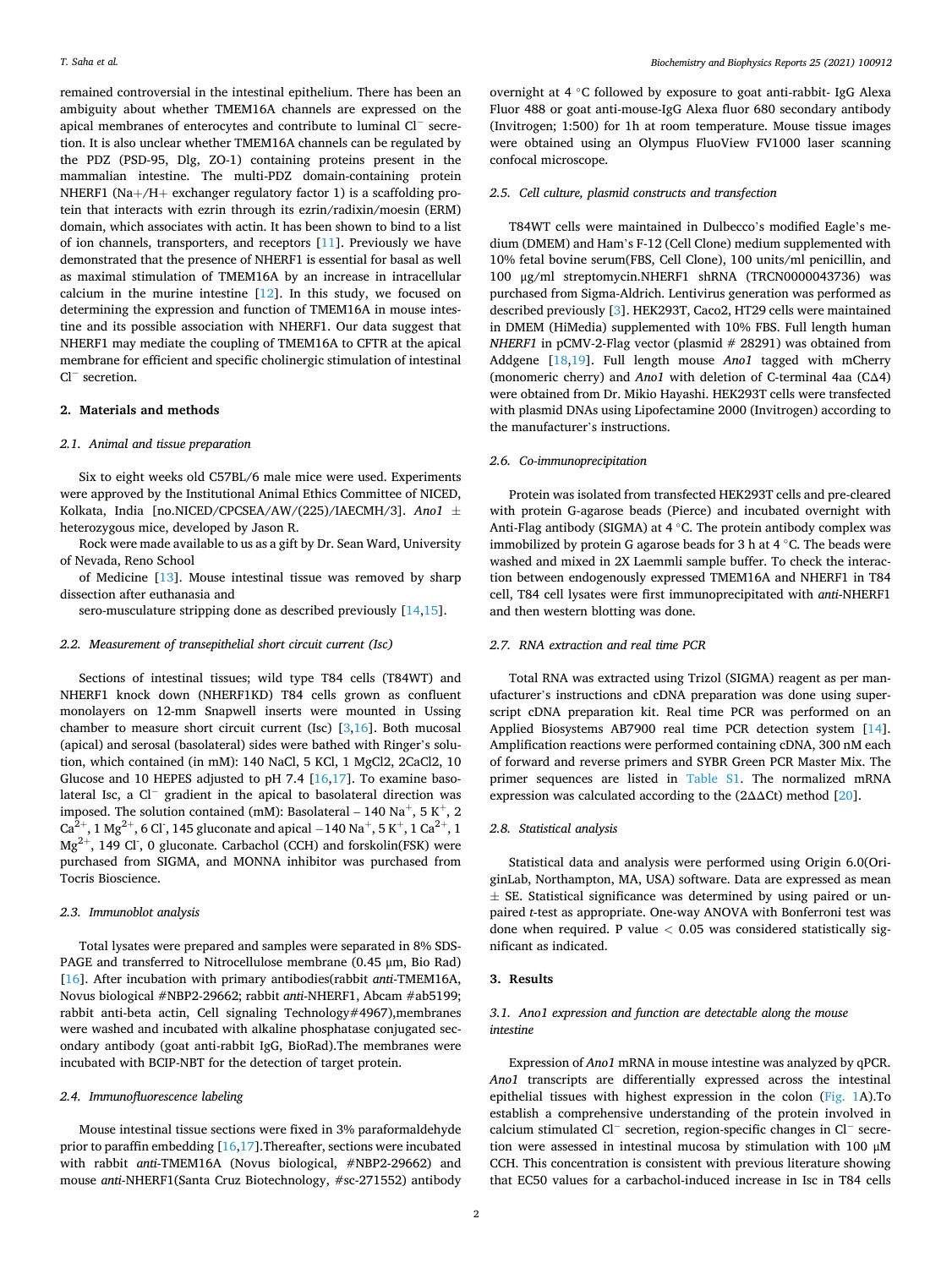<span id="page-2-0"></span>

**Fig. 1.** *Ano1* mRNA expressed differentially and carbachol (CCH) stimulates Isc both in mouse small and large intestine. (A) Represents the quantity of Ano1 gene expression. Data are means  $\pm$  S.E (n = 3). (B) CCH stimulated Isc in different parts of the mouse intestine, as indicated. \*P *<* 0.01 (ANOVA with Bonferroni's test). (C) Effects of MONNA on basal and CCH-stimulated Isc and (D) representative tracing of apical and serosal incubation of MONNA in response to CCH stimulation in mouse colonic tissue. Data are means  $\pm$  S.E (n = 4–7). (E) Showing representative Isc response to CCH in the presence of apical to serosal and serosal to apical Cl<sup>−</sup> gradient. Inset indicates the direction of the Cl<sup>−</sup> gradient. Ap, apical and Bl, serosal side of the mouse colon  $(n = 3)$ .

ranged between 10 and 30 μM while the maximum response was achieved by serosal addition of 100 μM carbachol as published elsewhere [21–[23\]](#page-6-0). The greatest CCH-dependent  $\Delta$ Isc in mouse intestine was evident in jejunum, ileum and colon compared to duodenum (Fig. 1B). This data is consistent with a study that demonstrated stimulation of Isc by CCH in all intestinal segments but differs from that of others [[24,25](#page-6-0)]. We next examined the effect of MONNA, a potent and selective blocker of TMEM16A on basal and CCH-stimulated Isc in colonic tissue. Both

basal (17.52  $\pm$  3.5 vs. 10.5  $\pm$  3.20  $\mu$ A/cm<sup>2</sup>, P < 0.05) and CCH-stimulated (38.45  $\pm$  2.9 vs. 3.25  $\pm$  0.75  $\mu$ A/cm<sup>2</sup>, P < 0.001) Isc were significantly inhibited by apical incubation of MONNA (Fig. 1C) [[26\]](#page-6-0). However, no discernible inhibition (45.60  $\pm$  4.25 vs 36.23  $\pm$  3.23  $\mu$ A/cm<sup>2</sup>) was monitored in CCH-enhanced Isc upon serosal application of MONNA (Fig. 1D). We further detected serosal Cl<sup>−</sup> conductance in the presence of an apical to serosal Cl<sup>−</sup> gradient. Under this condition CCH was not able to increase the Isc; whereas in the presence of serosal to



**Fig. 2.** *Ano1*  $\pm$  mouse caused reduction of basal and CCH-stimulated Isc. (A) Basal and CCH-stimulated Isc in the small intestine (jejunal) and colonic tissue of WT and Ano1  $\pm$  mice. Data are means  $\pm$  S.E (n = 6). \*P *<* 0.05. (B) Showing FSK-stimulated Isc response in WT and Ano $1 \pm$  mouse colonic mucosa. Data are means  $\pm$  S.E (n = 4–6). **(C)** Representative western blot image of TMEM16A protein in different parts of wild type and  $Ano1 \pm$  enterocytes. **(D)** Quantitative analysis of the immunoblots was determined by ImageJ analysis. Data are means  $\pm$  S.E of three independent experiments. (\* denotes significant difference at p value *<* 0.05, NS, non significant at p *<* 0.05).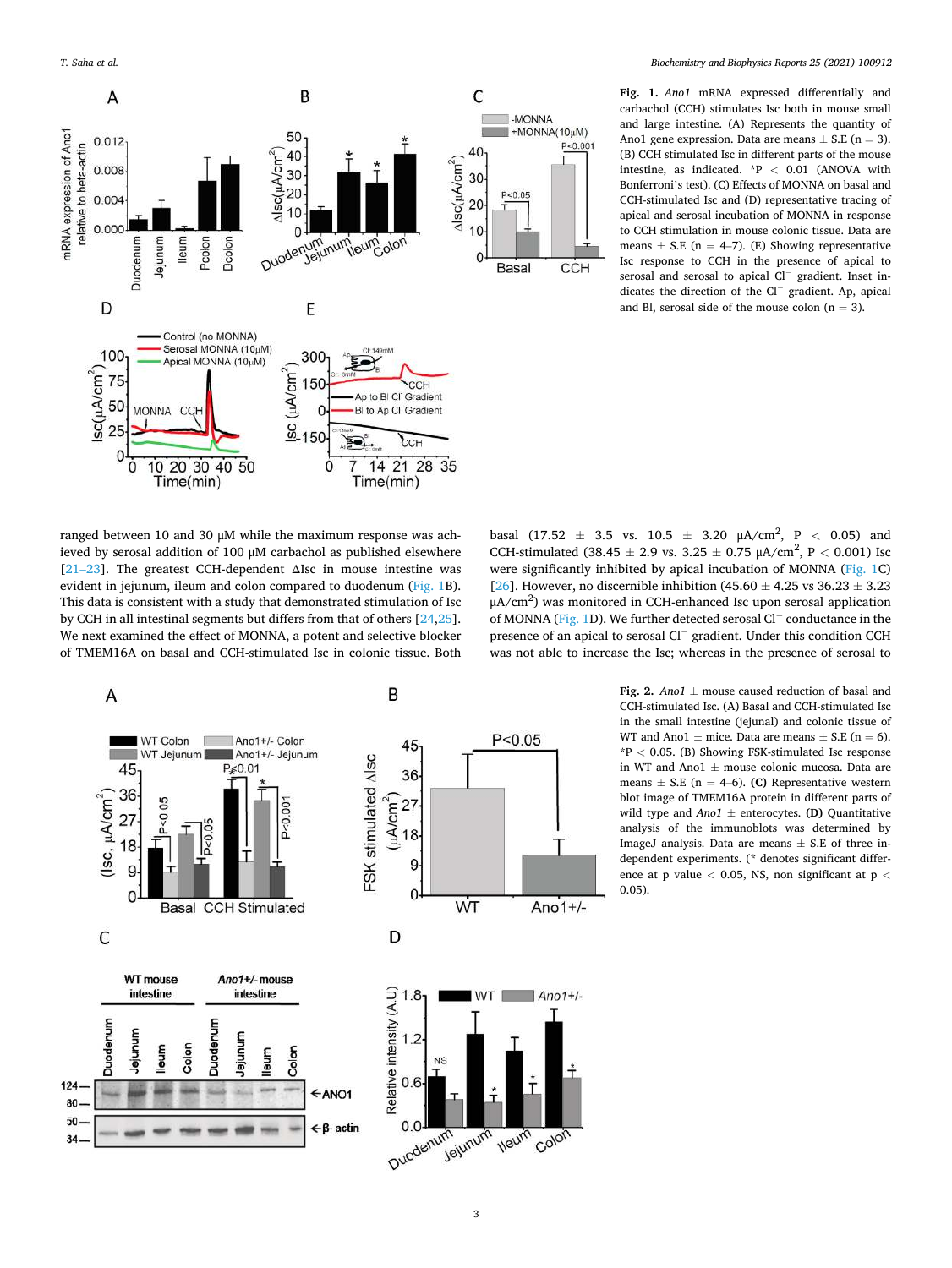<span id="page-3-0"></span>apical Cl<sup>−</sup> gradient, intestinal tissue displayed an immediate rise in Isc ([Fig. 1](#page-2-0)E). We have observed the negative Isc when there is a mucosal to serosal Cl<sup>-</sup> gradient. Apart from actively secreting Cl<sup>-</sup>, in addition to Na<sup>+</sup> the colon also actively absorbs Cl<sup>−</sup>. It is therefore possible that the negative Isc may be due to the luminal to serosal Cl<sup>−</sup> gradient yielding a

Cl<sup>−</sup> absorptive current flowing in the opposite direction to the known Cl<sup>−</sup> secretory Isc. Another possibility might be the presence of an unknown/unusual electrogenic transport mechanism in the colonic tissue.



**Fig. 3.** TMEM16A localizes to the apical membrane of mouse enterocytes and immunoprecipitates with NHERF1 in co-transfected HEK293T cells. (A) Representative western blot showing NHERF1 expression in mouse intestinal tissue as indicated. The histogram showing the densitometric quantification of NHERF1 protein expression, right to the immunoblot. This experiment was performed in triplicate. **(B)** Immunofluorescence demonstrated TMEM16A (green) and NHERF1 (red) in mouse colon, the yellow signal indicated co-localization of TMEM16A with NHERF1 (merged). Representative of two independent experiments. (C) TMEM16A coimmunoprecipitates with Flag-NHERF1 in co-transfected HEK293T cells. TMEM16A was detected only in the Co-IP complex from cell co-transfected with plasmids expressing both mouse Ano1 and Flag-Nherf1. **(D)**Depicted a reduced TMEM16A abundance in Co-IP complex from cell lysates with truncated (delC4) Ano1 compared to the result obtained with the control (full length). Representative blot of three independent experiments for (C) and (D). (For interpretation of the references to colour in this figure legend, the reader is referred to the Web version of this article.)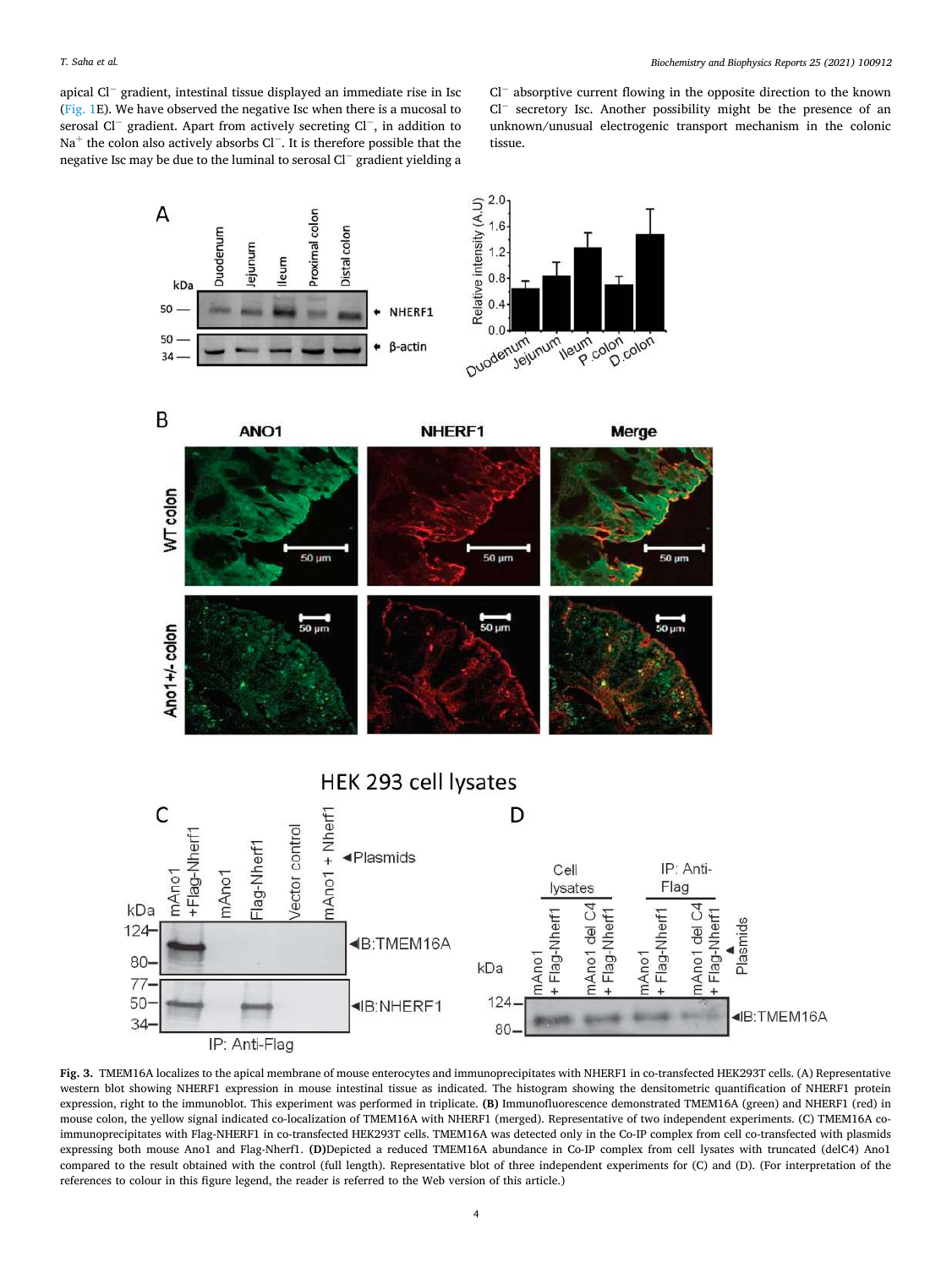# <span id="page-4-0"></span>*3.2. Ano1* ± *mice exhibited reduced CCH- and cAMP-stimulated Isc*

To further clarify that TMEM16A contributes to calcium-stimulated Cl<sup>−</sup> secretion, we have used *Ano1* ± heterozygous mice to measure CCH-stimulated Isc. Heterozygous mice was used because TMEM16A homozygous knock-out mice die soon after birth caused by tracheomalacia [[13\]](#page-6-0) and no intestinal specific knock out mouse was available. A discernible reduction of both residual and CCH-stimulated Cl<sup>−</sup> secretion was found in *Ano1* ± mouse jejunum and colon ([Fig. 2](#page-2-0)A). *Ano1*   $\pm$  colon exhibited ~84% (39.45  $\pm$  10.29 vs. 6.38  $\pm$  3.4  $\mu$ A/cm<sup>2</sup>, P  $<$ 0.01) reduction of CCH stimulated Isc, while residual Isc was reduced by  ${\sim}$ 47% (17.52  ${\pm}$  3.02 vs. 9.24  ${\pm}$  1.75  ${\mu}$ A/cm<sup>2</sup>, P  $<$  0.05). This decrease in CCH-stimulated Isc mirrored the Isc response to CCH in the presence of MONNA ([Fig. 1C](#page-2-0)). We next investigated the involvement of TMEM16A in controlling CFTR-mediated Cl<sup>−</sup> secretion by measuring FSK-stimulated (adenylate cyclase activator) Isc in  $Ano1 \pm \text{ colon.}$  As shown in [Fig. 2](#page-2-0)B, colonic tissue from  $Ano1 \pm$  mice showed significantly reduced Isc in response to FSK. The TMEM16A protein abundance was determined by using intestinal epithelial cell lysates prepared from the luminal surface of both WT and  $Ano1 \pm$  mice [\(Fig. 2C](#page-2-0)). The densitometry of TMEM16A expression in the western blot relative to beta-actin is presented to the right of the immunoblot ([Fig. 2](#page-2-0)D). A decreased TMEM16A expression was noticed in *Ano1* ± intestine compared to WT tissue.

#### *3.3. TMEM16A binds with NHERF1 by its C-terminal PDZ binding motif*

Previous studies have shown the tight regulation of apical Cl<sup>−</sup> channels by inclusion in a macromolecular complex [[27\]](#page-6-0). We investigated whether intestinal TMEM16A also complex with these scaffolds to regulate CCH-stimulated Cl<sup>−</sup> secretion. We had previously documented that basal and CCH-stimulated Isc was reduced by 60% and 92% in *Nherf1*−*/*− but not in *Nherf2*−*/*− mouse colonic tissue [\[12](#page-6-0)]. Western blotting reconfirms NHERF1 protein expression in mouse intestine ([Fig. 3](#page-3-0)A). The densitometric quantification of NHERF1 protein is depicted in the right panel of the immunoblot. Sequence analysis of TMEM16A revealed a C-terminal Type 1 PDZ binding domain. The C-terminal sequence of TMEM16A in mouse (NP\_848757.5 for isoform 1 and NP\_001229278.2 for isoform-2) and human (NP\_060513.5) is G-D-A-L and G-G-V-L, respectively. To test for a possible

# Human colonic T84 cells



TMEM16A/NHERF1 interaction, immunostaining was done in mouse colonic tissue that showed apically expressed TMEM16A co-localized with NHERF1 as illustrated by the yellow immunofluorescence when images were merged ([Fig. 3B](#page-3-0)).

We further examined the TMEM16A/NHERF1 interaction by coimmunoprecipitation experiment. HEK293T cells were co-transfected with mouse Ano1 and Flag-Nherf1. NHERF1 and TMEM16A were only detected in the FLAG immunoprecipitated fraction where co-transfected cell lysate was used [\(Fig. 3](#page-3-0)C).To further check the role of PDZ binding motif of TMEM16A, cells were co-transfected with Ano1 (full-length or C-terminal four amino acid truncated) and Flag-Nherf1. In contrast with full length Ano1, a little interaction was observed in case of Ano1delC4 with Flag-Nherf1 ([Fig. 3D](#page-3-0)). This confirms the association between TMEM16A and NHERF1, and also suggests the role of the C-terminal PDZ binding motif of TMEM16A for this interaction.

# *3.4. TMEM16A interacts with NHERF1 to potentiate Cl*<sup>−</sup> *secretion in human colonic epithelia*

The expression of TMEM16A and NHERF1 was also detected in human intestinal cell lines (T84, Caco2, HT29) (Fig. S1). Coimmunoprecipitation experiment in T84 cells determined the interaction between endogenous TMEM16A and NHERF1 (Fig. 4A). To verify the regulatory role of NHERF1 in the context of Cl<sup>−</sup> secretion, NHERF1 expression was silenced using lentivirus-containing shRNA in T84 cells and the reduction of NHERF1 expression was determined by real time PCR (Fig. S2) and western blot (Fig. 4B and C). As shown in Fig. 4D, the CCH-stimulated Cl<sup>−</sup> secretion was reduced drastically in NHERF1 KD cells compared to WT and vector-transduced cells. To further investigate whether NHERF1 might be involved in determining TMEM16A and CFTR-mediated luminal Cl<sup>−</sup> secretion, WT and NHERF1KDT84 monolayers were stimulated by cAMP and  $Ca^{2+}$  mediating secretagogues. When monolayers were stimulated with FSK followed by CCH, a synergistic effect of FSK and CCH-stimulated Cl<sup>−</sup> secretion was evident in the intestinal epithelia. However, a significant reduction of Cl<sup>−</sup> secretion was apparent in NHERF1KDT84 cells upon FSK and CCH stimulation (Fig. 4E).

> **Fig. 4.** Functional involvement of NHERF1 in TMEM16A mediated Cl<sup>−</sup> secretion. (A) NHERF1 was co-immunoprecipitated with TMEM16A endogenously from T84 cell lysates. No signal was detected using protein-G-conjugated beads alone (IP control). Representation of three independent experiments. (**B**) Western blot showing NHERF1 expression in wild type T84 (T84WT), vector control (T84VC) and NHERF1 knocked down cells (T84NF1KD736). **(C)**  Histogram showing densitometric quantification of NHERF1 expression, right to the immunoblot. Result represents means  $\pm$  S.E (n = 3). **(D)** Representative traces showing the response of T84NF1KD736 cells to CCH-stimulated Isc. Inset showing summarized data from six independent experiments. Data are means  $\pm$ S.E. (E) Effect of FSK pre-stimulation on CCHstimulated Isc in WT and NHERF1KD T84 cell monolayers. Monolayers grown on filters were exposed to FSK (10  $\mu$ M) and then stimulated with serosal CCH (100  $\mu$ M). Data are mean  $\pm$  SEM from 4 to 6 monolayers of each condition.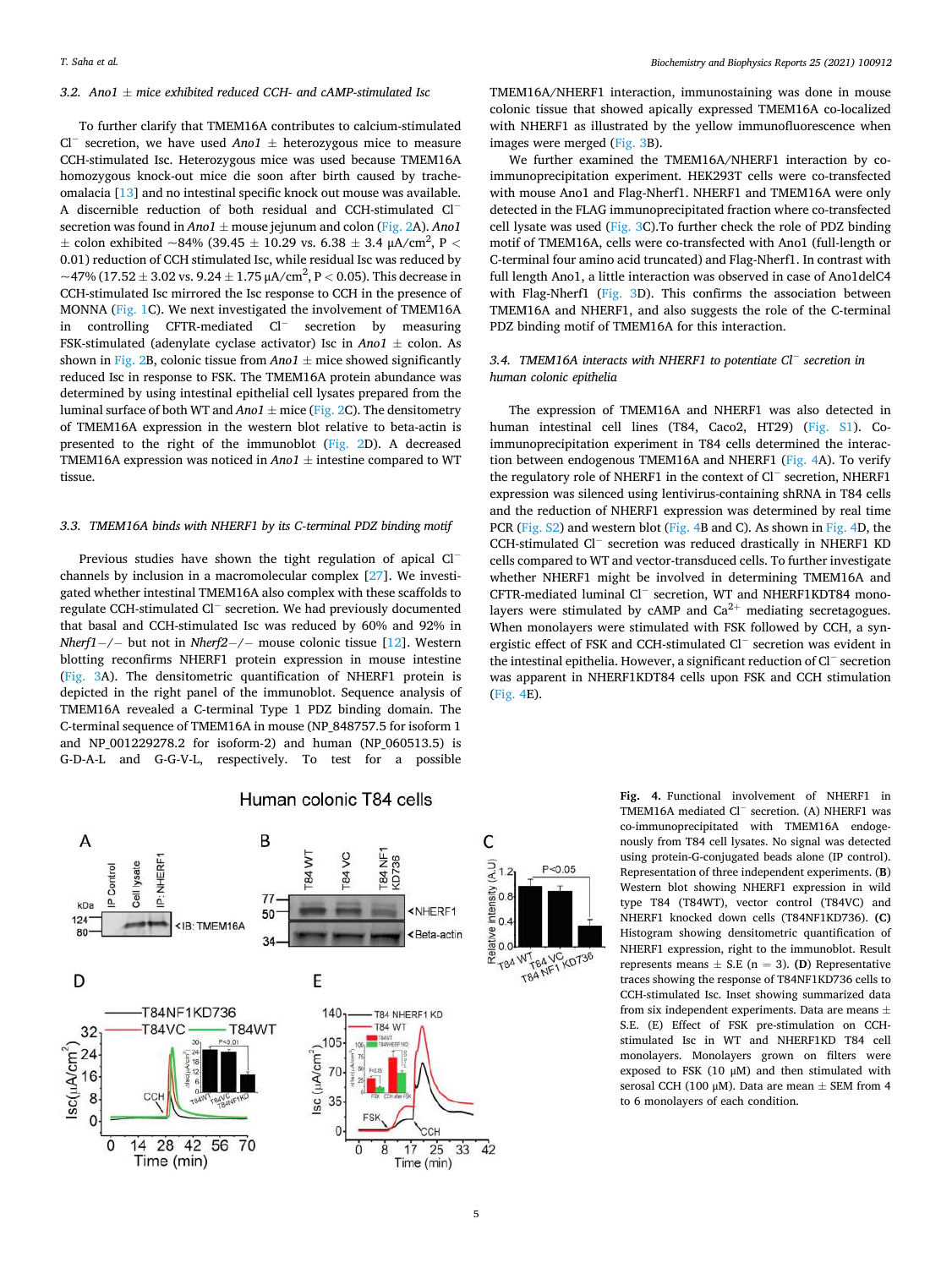# **4. Discussion**

CaCCs have been proposed to be involved in transepithelial transport, particularly in Cl<sup>-</sup> and fluid secretion elicited by CCH in secretory epithelia. Despite abundant evidence of a role for CaCC-mediated intestinal Cl<sup>−</sup> secretion, TMEM16A's importance remains controversial. Earlier studies showed segmental heterogeneity regarding *Ano1* mRNA detection in mouse intestine []. Here, we observed a gradual retrograde decrease of *Ano1* mRNA expression from the distal colon toward the small intestine, as shown in [Fig. 1](#page-2-0)A. Since TMEM16A is a *bonafide* CaCC, Isc measurements were performed across intestinal tissues to determine if protein abundance measured by western blot correlated with Isc under basal and CCH stimulation in WT and *Ano1* ± heterozygous mice. We found that basal Cl<sup>−</sup> secretion was higher in jejunum and ileum compared with duodenum and colon (data not shown). In contrast, CCH had similar stimulatory effects in jejunum, ileum, and colon compared to the duodenum, which displayed a lower response to CCH. Both the basal and CCH-stimulated Cl<sup>−</sup> secretion in *Ano1* ± mice were significantly reduced in the small intestine (jejunum), and colon [\(Fig. 2A](#page-2-0)).In agreement with functional data (ΔIsc), we observed a reduced expression of TMEM16A in  $Ano1 \pm$  mice as compared with WT tissues. Together, these observations demonstrate a correlation between the functional response elicited in both small and large intestine to CCH and protein abundance but only a partial correlation with *Ano1* mRNA abundance. The interdependence of CFTR and TMEM16A functions is controversial. Recently, it has been reported that the forskolin-induced Isc in isolated colonocytes of colon-specific KO of Ano1 (Cdx2-Ano1fl/fl) was significantly reduced than WT (Ano1fl/fl) colonocytes. However, there were no differences in CFTR protein abundance between WT and Cdx2-Ano1fl/fl colonocytes [\[28\]](#page-6-0). They also demonstrated that the cholera toxin-induced fluid accumulation was significantly reduced in the jejunum in Ano1-deficient mice, supporting a role for Ano1 in cAMP-induced intestinal secretion. Unfortunately, they did not provide any evidence of any differences in CFTR protein abundances in the jejunum. However, our finding in the current study is consistent with their findings, at least at the functional level, that there is a significant reduction of cAMP-stimulated Cl<sup>−</sup> secretion in *Ano1* ± colon compared to WT colon [\[12,28](#page-6-0)]. These data strongly suggest that TMEM16A is essential not only for Ca<sup>2+</sup>- dependent but also for cAMP-dependent  $Cl^$ secretion and their interdependence in the intestinal tissue [[29\]](#page-6-0). The present studies showed crosstalk between cAMP and calcium signaling with a consequent synergistic enhancement of secretory responses when T84 cells were exposed to FSK first, followed by CCH [\(Fig. 4](#page-4-0)E). One possible explanation for the cAMP's ability to enhance CCH-stimulated secretory response is that FSK modifies  $Ca^{2+}$  signaling via stimulation of Epac (exchange protein directly activated by cAMP) because it has been shown to transduce cAMP into  ${\rm [Ca^{2+}]}_{\rm i}$  signaling [[3](#page-6-0)]. These findings suggest that the transduction of cAMP into  ${\rm [Ca^{2+}]}_{\rm i}$  signaling may act in addition to the previously described cooperative opening of potassium and chloride channels, to further enhance the extent of the secretory response to CCH stimulation [\[30,31](#page-6-0)].

Our present study demonstrated clear apical membrane expression of TMEM16A in mouse intestinal tissue. We were unable to detect TMEM16A expression on the basolateral side of the epithelial cells, a finding consistent with the demonstration of TMEM16A expressed in the luminal membrane of salivary gland cells and airway epithelium [\[10](#page-6-0), [32\]](#page-6-0). Functionally, this study documented that the TMEM16A inhibitor MONNA [[26\]](#page-6-0) inhibited CCH-stimulated Cl<sup>−</sup> secretion when applied from the luminal side ([Fig. 1D](#page-2-0)) but was insensitive to serosal MONNA, supporting a lack of serosal involvement of TMEM16A in the mouse intestine. Furthermore, in the presence of an apical to serosal Cl<sup>−</sup> gradient, CCH was unable to increase Isc, indicating the functional absence of a serosal CaCC [\(Fig. 1E](#page-2-0)). Together, these data evidenced lack of serosal localization and function of TMEM16A.

NHERF1 is expressed in enterocytes and has an established history of regulating key transport proteins within the apical membrane of a

variety of epithelial cell types, including enterocytes [[33\]](#page-6-0). In this study, we attempt to find whether NHERF1 interacts with TMEM16A and controls CCH-stimulated Cl<sup>−</sup> secretion. Mouse TMEM16A revealed a PDZ binding motif (GDAL) at the C terminal tail that carries a Leucine at '0' position and Aspartate at '-2' position being the affinity determining position, which may serve to link TMEM16A to the actin cytoskeleton through intermediary scaffolding proteins [[34](#page-6-0)]. Here, we evidenced that TMEM16A forms a complex with NHERF1 in endogenously as well as in heterologous expression system ([Figs. 4A and 3](#page-3-0)C), and this complex formation was diminished when the four-terminal amino acids (GDAL) on TMEM16A were truncated [\(Fig. 3D](#page-3-0)).This association was further confirmed functionally by knocking down NHERF1 in T84 cells, where a significant decrease of CCH-stimulated Isc was observed compared to T84WT and vector-transduced cells. Dual-immunofluorescence imaging of TMEM16A and NHERF1 also demonstrated that the two proteins were expressed in proximity within the apical microvilli domain [\(Fig. 3B](#page-3-0)). We examined the effect of NHERF1 depletion in the interaction between cAMP and CCH-stimulated Cl<sup>−</sup> secretion in human colonic epithelial cells. We observed a significant reduction of both cAMP and CCH-stimulated Cl<sup>−</sup> secretion, suggesting that CFTR and TMEM16A proteins might functionally interact via NHERF1 at the apical membrane, a conclusion that supports a previous study that showed a direct interaction between CFTR and TMEM16A [\[35](#page-6-0)]. These findings provide the first evidence of the cellular mechanism by which TMEM16A modulates luminal Cl<sup>−</sup> secretion impacting CFTR function through NHERF1 interaction. Lee and co-workers have shown that the reduction in cAMP-induced Cl<sup>−</sup> currents in colon specific Ano1 KO was not a result of the downregulation of CFTR because its protein level was not changed by the deletion of Ano1 [\[28](#page-6-0)]. We found a significant reduction of both cAMP and CCH-stimulated Cl<sup>−</sup> secretion in NHERF1 depleted cells, confirming the functional association between CFTR and ANO1 depends on NHERF1 interaction and expression, perhaps not due to the change of protein abundance. Together, based on these observations, we speculate that NHERF1 clusters TMEM16A-CFTR close to the microvillar plasma membrane via a PDZ based interaction, which is critical for muscarinic regulation of Cl<sup>−</sup> secretion in the intestinal epithelium. Further studies will be needed to characterize the precise role of NHERF1 in the regulation of TMEM16A, exceptionally whether NHERF1 might be important for TMEM16A to bind ERM proteins since a direct interaction between moesin and the channel has been found [[36\]](#page-6-0).

In conclusion, our study addressed some current controversies regarding the expression, localization, and functional regulation of TMEM16A in intestinal epithelia. The present findings depicted apical localization of TMEM16A and potential interaction with NHERF1, that has shown to exert a vital role in both cAMP- and CCH-stimulated luminal Cl<sup>−</sup> secretion. The current findings not only expand knowledge of the intestinal TMEM16A function but provides a rationale for studying the formation and regulation of the TMEM16A-NHERF1-CFTR macromolecular complex, which has clinical implications for therapy of Cl<sup>−</sup> transport defect-related disease including CF.

#### **Author statement**

TS, JA, IA, KMH designed experiments, contributed to the experimental analysis and interpretation of data. KMH and TS conceived the work, and drafted manuscript. TS, JA, IA, PS performed experiments and take responsibility for the integrity of the data and accuracy of the data analysis. OMW contributed reagents. NL, NA, PB and OMW provided intellectual input for writing the manuscript later edited and revised the manuscript critically. MH conducted experiments to engineer Ano1 construct and Ano1C4 deletion.

#### **Declaration of competing interest**

The authors declare that they have no known competing financial interests or personal relationships that could have appeared to influence